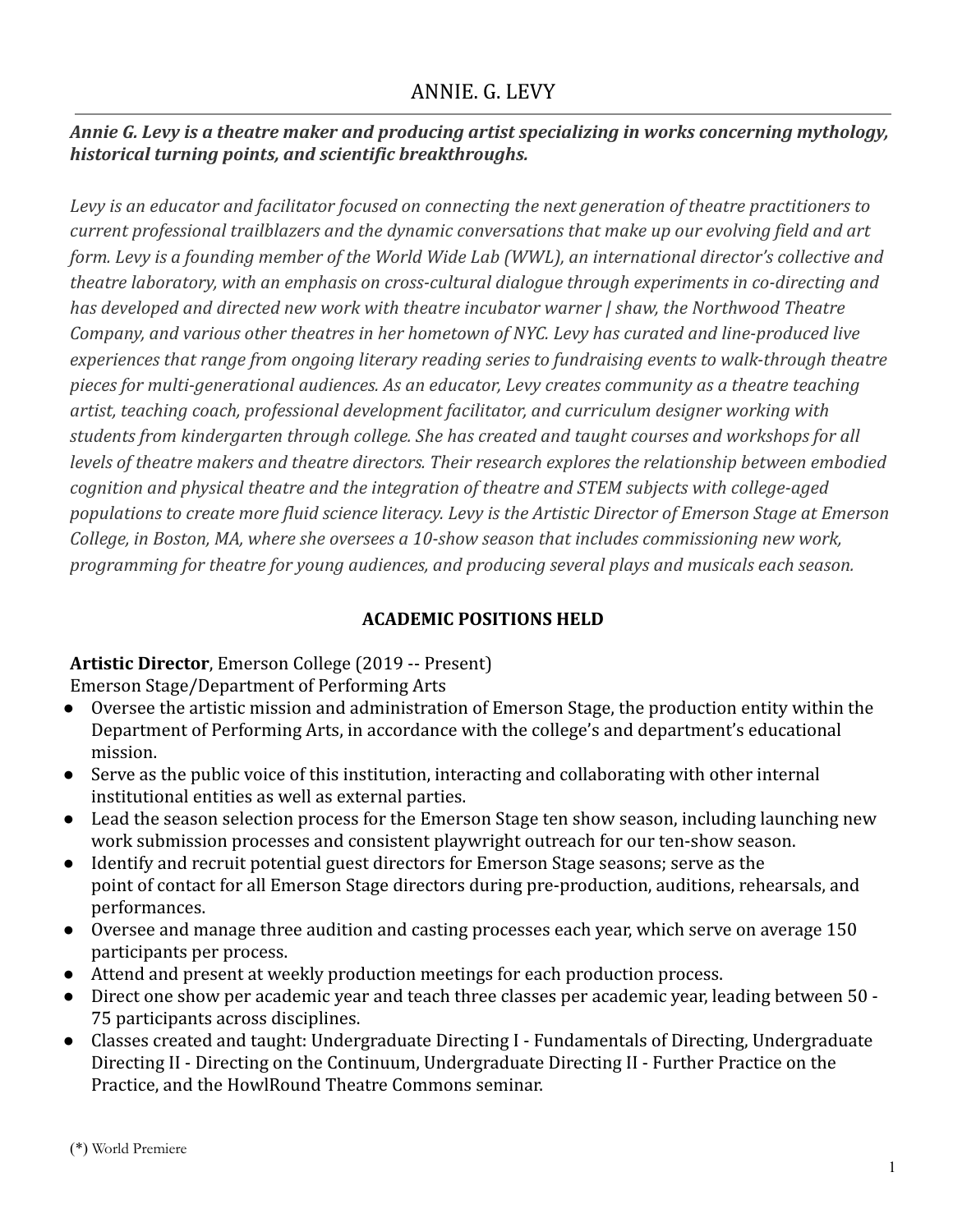# **Assistant Professor**, The University of Alabama (2016 -- 2019)

Head of MFA Directing and Stage Management Programs Theatre and Dance Department

- Created, managed, and implemented curriculum and syllabi for the MFA Graduate Directing Program, the MFA Graduate Stage Management Program, and the Undergraduate Stage Management Program
- Direct between one and two shows per academic year and full participation in the season selection process
- Classes created and taught: Graduate Directing Seminar, Undergraduate Directing, and Stage Management.

# **Lecturer and Adjunct Professor**, Pace University (2009 -- 2016)

Performing Arts and Interdisciplinary Studies

- Created, managed, and implemented curriculum and syllabi for the BA Directing Program, Stage Management Program, and International Performance Ensemble through the Middle State accreditation process.
- Implemented, coordinated, and led one of the three International Performance Ensembles, a two-year formal studio, during its inaugural rotation.
- International Outreach: Created and maintained contacts with artists, schools, and training programs throughout Western Europe and Russia.
- Interdisciplinary Studies: Collaborated with faculty in other departments (Psychology, Communications) to create integrated, interdisciplinary courses.
- Produced and coordinated the Performing Arts Department Directors Festival.
- Classes created and taught: Directing I, Directing II, Script Analysis, Stage Management, Ensemble Techniques, and Viewpointing Emotion: Psychological Theory and Theatrical Reality.

# **Adjunct Professor**, Westchester Community College (2007 --2010)

Theatre Department

- Introduce students to a variety of acting techniques, concepts, master teachers, and improvisation work. Select in-class scene work to introduce students to some of the highlights of American Drama.
- Advised students on four-year theatre programs in the metropolitan area for matriculation.
- Classes created and taught: Acting I, Acting for the Non-Major.

# **GUEST TEACHING**

Film Department Rider University - Lawrenceville, NJ

● Class Taught: Finding the Story, an investigation into adaptation for film students.

The CONNECT Program

The Cooper Union for the Advancement of Science and Art - New York, NY

● Class Taught: Communication skills workshop for STEM undergraduate students.

In.F.o.Ma.T International Festival of Making Theater

Theatre of Change - Athens, Greece

● Class created and taught: Topics in Creating Devised Theatre and Performance.

Gerald Paul Artist-in-Residence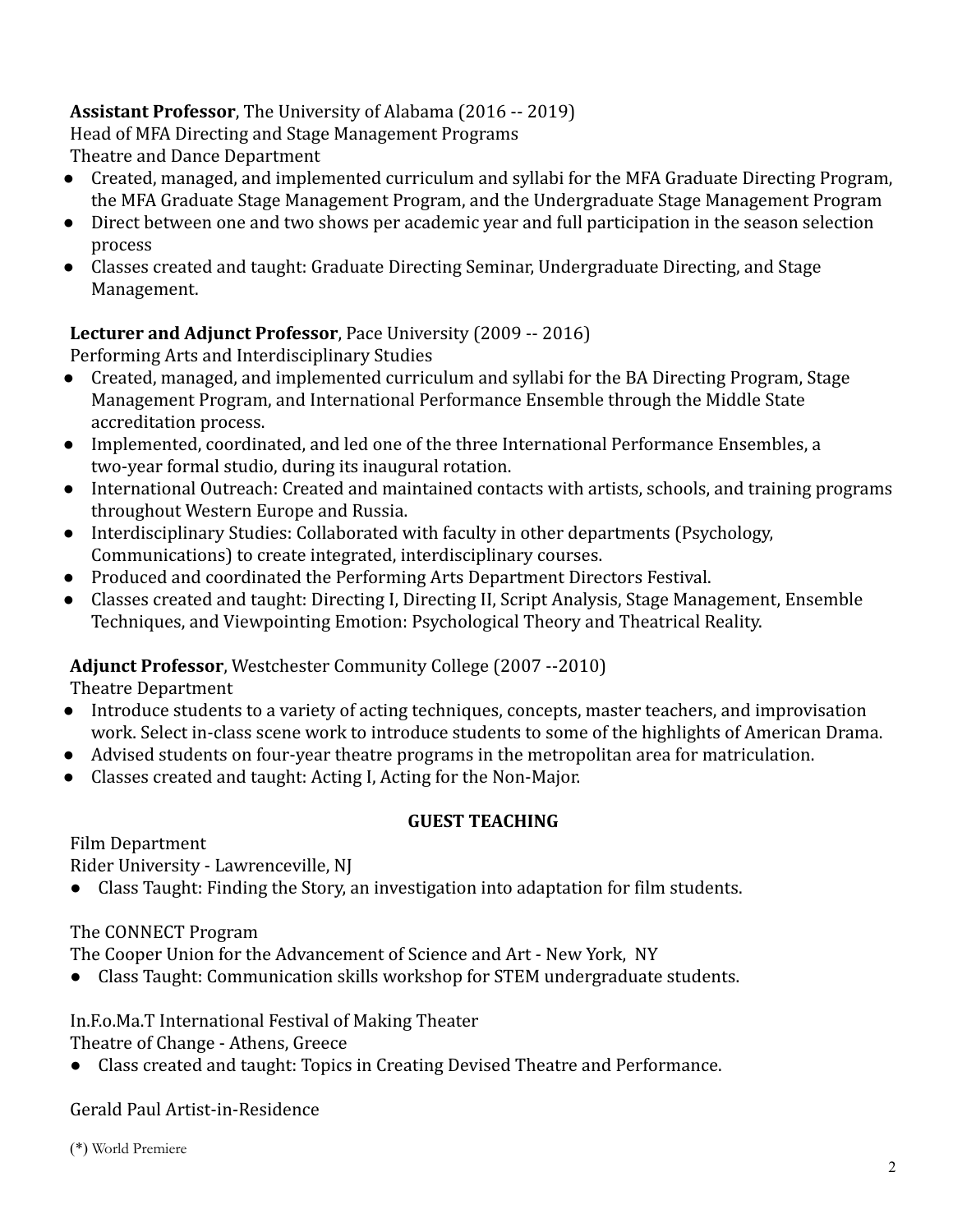Ethnomusicology and Theatre: University of Indiana – Bloomington, IN.

● Class created and taught: Topics in Creating Devised Theatre and Performance.

## **PRODUCING AND CURATION (SELECTED)**

## **Founding Member Director**

The World Wide Lab (WWL)  $2010 -$ *The World Wide Lab is an international directors' collective that experiments with different models of co-directing.*

# **Resident Artistic Director**

Northwoods Theatre Company – Conover, WI 2005 - 2015 *Northwoods is an ensemble group dedicated to creating and nurturing physically based work that is in dialogue with ancient texts and ancestral voices.*

# **Co-Founder and Producing Artistic Director**

warner | shaw - New York, NY 2010 – 2014 *warner | shaw is a theatre incubator that nurtures pieces inspired by the fragments of collective narrative found in mythology (both public and private).*

# **Co-Founder, Co-Curator, and Co-Host (with Shelly Oria)**

SWEET: Actors Reading Writers – New York, NY 2009 – 2014 *A monthly literary event where actors perform fiction, non-fiction, and poetry, and writers have their work interpreted and performed by actors. Writers featured included Eileen Myles, Lev Grossman, Teddy Wayne, and Melissa Febos.*

# **ADDITIONAL TEACHING EXPERIENCE (SELECTED)**

Teaching Artist – Everyday Arts in Special Education (EASE) Urban Arts Partnership – 2007 - 2015

*Funded by an Investing in Innovation (i3) award from the US Department of Education, EASE was a 5-year professional development project that uses art activities to improve students' communication, socialization, behavioral, academic, and art skills.*

- Training teachers in EASE methodology and curriculum through ongoing professional development, both in the classroom and through workshops.
- Creating and editing curriculum for the EASE program.
- Overseeing school sites in District 75 and assisting in data collection.

Teaching Artist — New York City Student Shakespeare Festival (NYCSSF) Creative Arts Team (CAT) — 2010-2012, 2016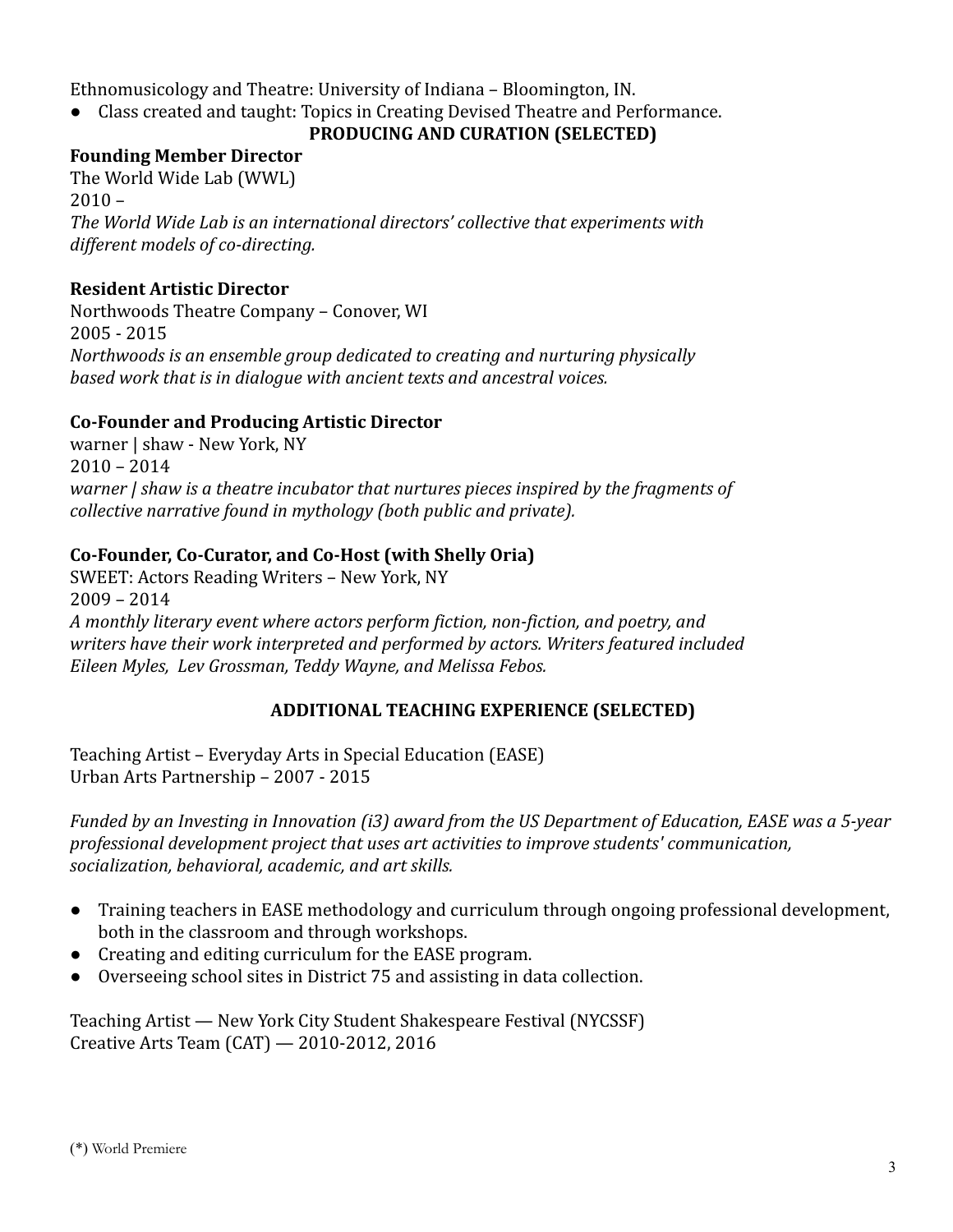*Founded on the belief that Shakespeare is best learned in the act of performing his words, CAT's NYCSSF has provided young people and teachers with a chance to create their own work of original theatre using Shakespeare's text and to perform their work on an off-Broadway stage.*

- In-class mentoring of participating classroom teachers and their students in creating original pieces of theatre, inspired by Shakespearean themes, characters, or plays.
- Facilitate three professional development training workshops.
- Assist in coordinating the final festival of performance.

# **PROFESSIONAL TRAINING**

# **Teachers College, Columbia University**, New York, NY

Masters of Arts Cognitive Studies in Education Focus of Research: STEAM Integration *Thesis: Using Theatre to increase motivation for STEM subjects in college populations*

# **Sarah Lawrence College**, Bronxville, NY

Masters of Fine Arts Focus: Directing and Social Outreach *Thesis: Caryl Churchill and the Staging of Feminine Desire*

## **Barnard College, Columbia University**, New York, NY

Bachelor of Arts Major: Theatre (Directing Concentrate) and Minor: Political Philosophy *Thesis: Theatre as a Tool of Non-Violent Protest*

# **British American Shakespeare Academy (BADA)**, London, England

Certificate of Completion

# **ADDITIONAL TRAINING**

- Shakespeare and Trauma with Stephan Wolfert of DE-CRUIT® o A program to reintegrate military Veterans using classical actor training.
- The Alan Alda Learning Center for Communicating Science
	- $\circ$  A multidisciplinary approach to science communication using theatre and improvisation with STEM Ph.D. candidates.
- Teaching Artist Project Training through Community Word Project
	- o A comprehensive training and internship program designed to prepare practicing artists to bring their craft to the classroom.
- Mental Health First Aid Certified through The National Council For Behavioral Health
	- o Completed an eight-hour training course on providing initial help to people experiencing problems such as depression, anxiety disorders, psychosis, and substance use disorders.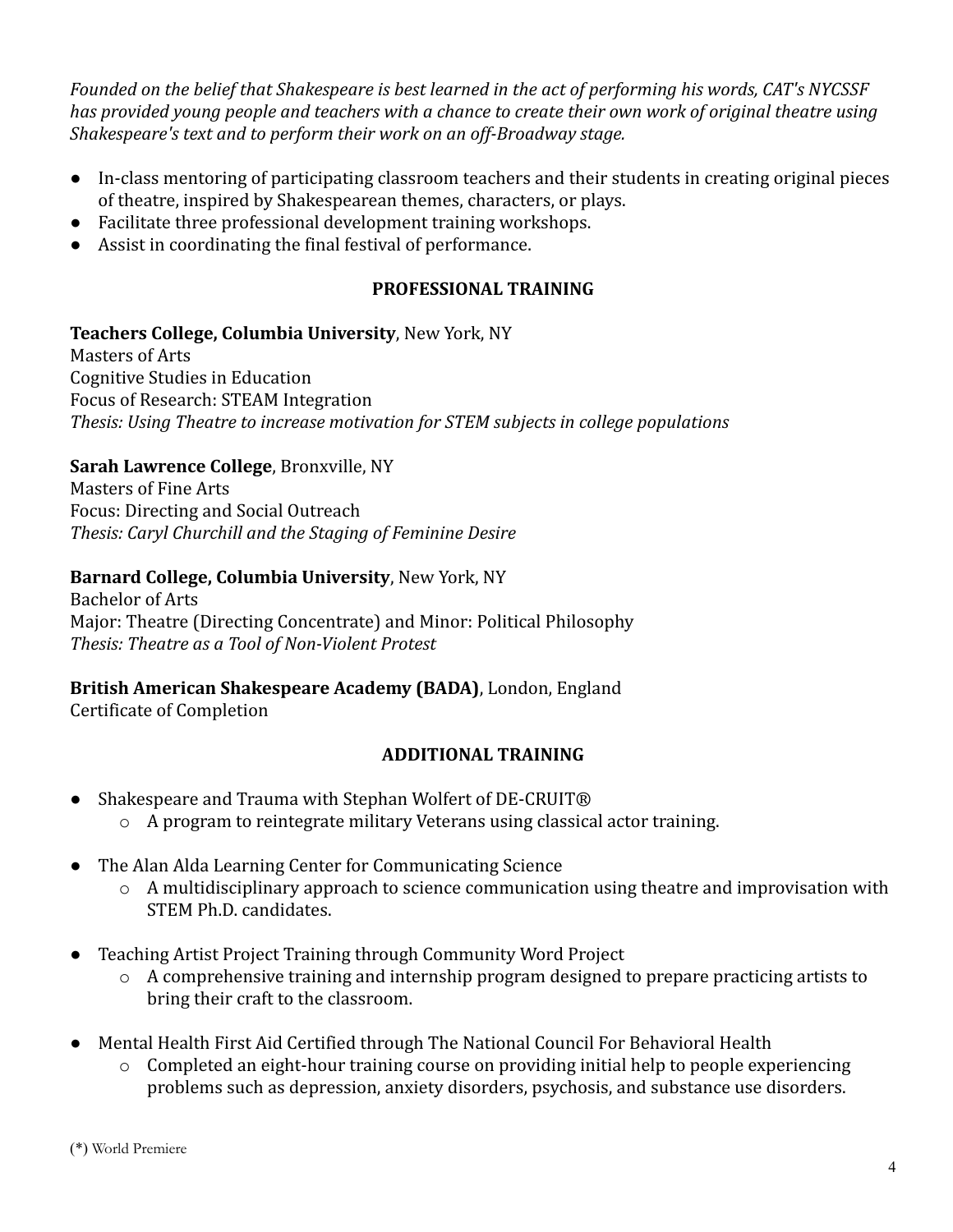# **PUBLICATIONS/ IN PREP**

- Levy, A. (In Prep). "Performing the Lecture: Lecture as a Play Structure vs. Pedagogy."
- Levy, A. (2022). "Step One, Collaborate: Emerson Stage Plans a Season." HowlRound Theatre Commons. <https://howlround.com/step-one-collaborate-emerson-stage-plans-season>
- Levy, A. (2019). "Approaching Analogue Topics with Digital Support: Using Skype to Teach the Staged Reading." *Incite/Insight*. American Alliance for Theatre and Education.
- Levy, A. (2019). The Pedagogy of Co-Directing. *Playwrights Canada Press.*
- Goldstein, T.R**.** & Levy, A. (2017). The Constricted Muse: Acting and Creativity. *Cambridge Handbook of Creativity Across Domains,* J. Kaufman, V. Glaveanu & J. Baer, Eds. Cambridge, UK: Cambridge University Press.
- Levy A (2017). Review of "The Art of Rehearsal: Conversations with Contemporary Theatre-Makers" SDC Journal. Stage Directors and Choreographers Society.
- Levy A (2015) "What I Packed." SDC Journal. Stage Directors and Choreographers Society.
- Levy A (2015). "Peer-to-Peer Learning and Student Leadership." Urban Arts Partnership. <http://blog.urbanarts.org/peer-to-peer-learning-and-student-leadership/>
- Levy A (2014)."Kinesthetic Skills and Emotional Resilience: Some Observations from the Classroom." Urban Arts Partnership.

[http://www.urbanarts.org/kinesthetic-skill-and-emotional-resilience-some-observations-from-the](http://www.urbanarts.org/kinesthetic-skill-and-emotional-resilience-some-observations-from-the-classroom)[classroom](http://www.urbanarts.org/kinesthetic-skill-and-emotional-resilience-some-observations-from-the-classroom)

# **ACADEMIC CONFERENCE PRESENTATIONS AND SPEAKING ENGAGEMENTS**

- Invited Participant Theatre Communications Group National Conference
- Invited Participant Pilot Berkshire Leadership Summit
- Panelist Directors Lab North International Collaboration
- Presenter SETC Realism is Not the default; Approaching Nonrealism
- Presenter SETC Creating and Developing a Solo Show
- Presenter SETC Theatre Devising Boot camp
- Panelist SETC Trends in MFA Directing Programs
- Panelist International Theatre Conference on Directing and Authorship in Western Drama

# **GRADUATE THESIS SUPERVISION**

The University of Alabama:

- Kirkland E (2017-2018), Capstone Project, Survey of Indigenous Theatre Plays and Practices
- Alsip, T. (2017 2018), Capstone Project, Effective Earning Tenure in a Creative Arts Academic Field.

# **UNDERGRADUATE THESIS SUPERVISION**

Emerson College:

● Lee Forrest (2021-2022), Honors Thesis, *More Useful in Retail,* a devised piece.

# The University of Alabama:

● Bruce, K. (2017 – 2018), Honors by Contract, Effective Dramaturgy in the World of Brecht.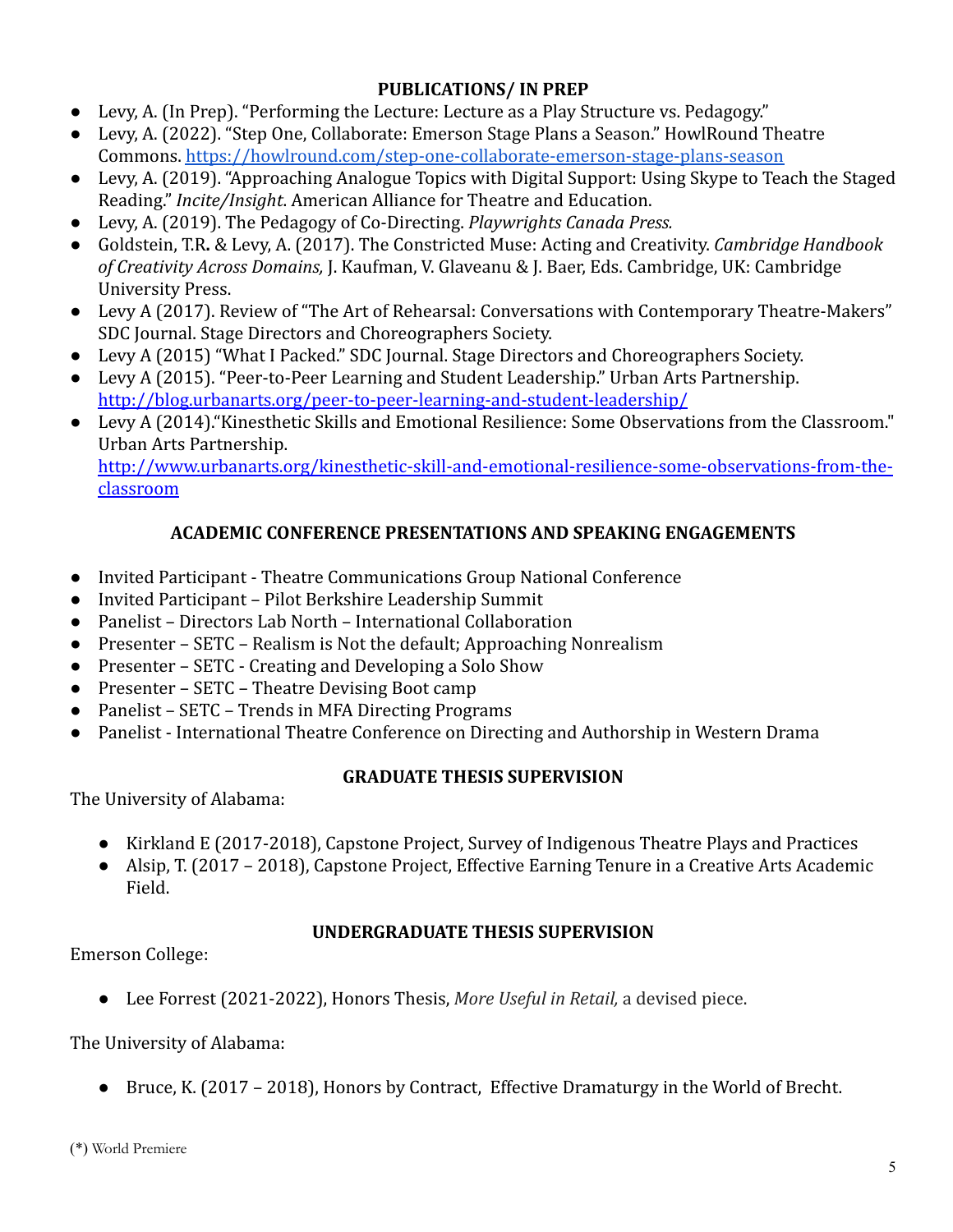- Gunn. K (2017 2018) Honors by Contract, Technology and Shakespeare's *The Tempest*: An Overview of Five Key Productions.
- Sousa, T. (2017 2018), Honors by Contract, Organized Chaos: Effective Techniques of the Assistant Stage Manager.
- Fagan, A. (2016 2017), Examining *Pride and Prejudice* Through Gender, Race and Class: A New Play Development Project. Presented at the Undergraduate Creativity and Research Academy annual conference

Pace University:

- Cohen, C. (2013 2014), BA Honors Thesis, On Directing *Fox Hunt* by Slawomir Mrozek.
- Burttram, R. (2012-2013), BA Honors Thesis, On Directing *Wildflower* by Lila Rose Kaplan.
- Chanail, C. (2012 2013), BA Honors Thesis, Readapting Georg Büchner's *Woyzek*. \*Presented at the Dyson Society of Fellows.
- Klages, L. (2012 2013) BA Honors Thesis, Propaganda, and Broken Expectations, A Production of *Skin in Flames* by Guillem Clua.
- Mummery, A. (2012 2013), BA Honors Thesis, *The Jobless Generation*.

# **CREATIVE WORKS**

*As a theatre maker, my work revolves around mythology, scientific breakthroughs, and historical turning points. As a director, I am drawn to works that are theme-driven with a healthy dose of spectacle and that take risks with language. My work with new plays focuses on finding the inherent physical vocabulary of the story and my work with established scripts involves finding the mythological, historical, and scientific elements in the text itself.*

# **INTERNATIONAL CREDITS - The World Wide Lab (WWL)**

The WWL is an international collective of directors that **experiment with different models of co-directing** to explore possibilities for cross-cultural exchange.

| <b>Production</b>              | <b>Role</b> | <b>Playwright</b> | <b>Theatre/Company</b>                                     |
|--------------------------------|-------------|-------------------|------------------------------------------------------------|
| <b>Between Two Breaths (*)</b> | Co-Director |                   | <b>Ensemble Created Superior Theatre - Thunder Bay, ON</b> |

Who gets to call a place home? In this community-generated piece, neighbors explore inclusion and exclusion through birthing a shared creation myth for their town.

**In Transit (\*) Co-Director Ensemble Created 435 Art Zone - Tapai, Taiwan**

In this site-specific piece that travels across a demilitarized complex, an ensemble attempts to find a personal story to begin to explain a national trauma (in Mandarin).

**The Ecclesiazusae (\*) Co-Director Aristophanes Apollon Theater - Syros Greece**

During a rehearsal for Aristophanes' Ecclesiazusae, the all-male cast must turn to a lowly female production assistant to instruct them on how to be a voiceless female, and she, in turn, demonstrates what true power sounds like (in Greek).

**Young Lear (an adaptation) (\*) Co-Director Shakespeare Teatro Due - Rome, Italy**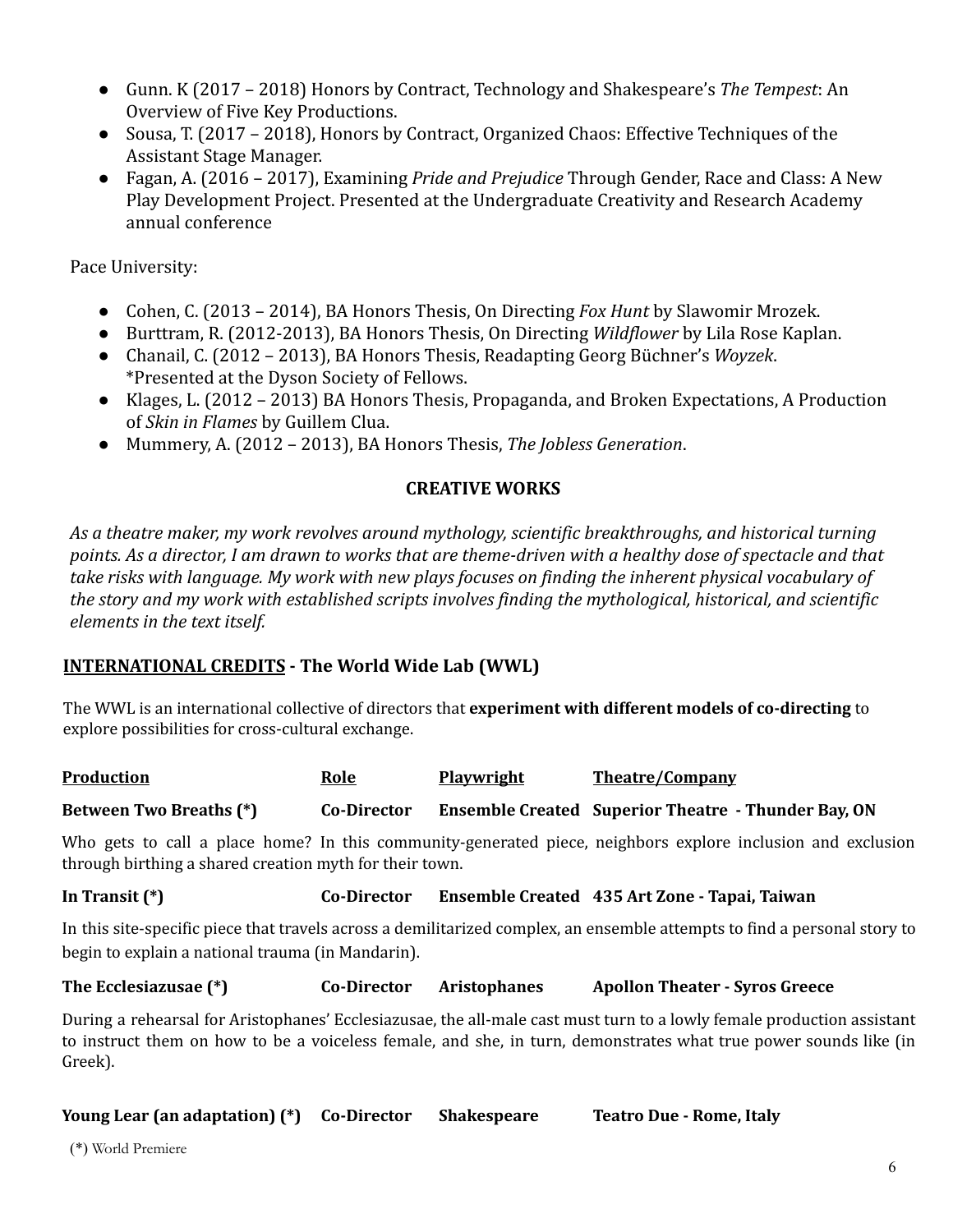In this exploration of intergenerational tension, five adult children wait in a hospital waiting room for news on their dying father and attempt to use the text of KING LEAR to express their anger and their grief (in Italian).

#### **INTERNATIONAL CREDITS - Other**

**Looking Up (\*) Director Carla Cantrell Edinburgh Festival Fringe - Scotland**

Using trapeze to expose the attraction and vulnerability, this intimate two-hander aimed to turn the cliche of "running away to join the circus" on its head. Can stability on the ground be as fulfilling as "flying through the air?"

**As It Is In Heaven (\*) Asst. Dir Arlene Hutton Edinburgh Festival Fringe - Scotland**

In this period drama about the Era of Manifestation in the Shaker movement. Serving as the assistant director on the world premiere and NY premiere, this piece was nominated for best ensemble at the Edinburgh Fringe.

## **ORIGINAL WORK - warner | shaw**

warner | shaw is a theatre incubator that creates theatre inspired by the fragments of collective narrative found in the changing of the seasons, the cycles of the moon, and famous first encounters.

#### **METEORITE | DOORSTOP Dir. / Script Architect Ensemble Created LADY FEST @ The Tank - NYC**

Sylacauga, AL: On November 30th, 1954, Ann Hodges became the only person to ever be struck by a meteorite and live to tell the tale. The virtually unknown story of what happened to Ann and her meteorite is explored in this local, global and celestial tragedy of improbable cataclysms and their sudden insignificance.

#### **TREE ARMY: the CCC Project Dir. /Script Architect Ensemble Created Figment Festival & Irondale Center - NYC, DeSoto & Cheaha State Parks - AL**

Combining historical CCC documents, articles, personal letters, and journals from the members of what was known as "Roosevelt's Tree Army," TREE ARMY: The CCC Project is a new play that explores the process of rebuilding a country. TREE ARMY has received support from The William Froelich Foundation and The Alabama State Council For the Arts and was profiled by American Theatre Magazine.

| <b>SIX SEEDS: the Persephone</b> | Dir. /Script | <b>Ensemble Created Space on White &amp; the Tank - NYC</b> |
|----------------------------------|--------------|-------------------------------------------------------------|
| Project                          | Architect    | <b>CATNIP Divadlo - Prague</b>                              |

This modern retelling of the Persephone myth tests the hypothesis that Persephone's story is the story of every woman growing up. SIX SEEDS was invited to be part of the inaugural season of Theatre at the Tank.

| <b>DAUGHTER OF THE SUN: the</b> | Dir. /Script | <b>Ensemble Created Access Theatre &amp; Dixon Place - NYC</b> |
|---------------------------------|--------------|----------------------------------------------------------------|
| Latvia Project                  | Architect    | Rose Firebay Theatre - Bloomington, IN                         |

Exploring personal mythology and national identity, this piece about the history of Latvia is told through an American woman's obsession with Saule, the Latvian Sun goddess. DAUGHTER OF THE SUN was developed through the Dorit and Gerald Paul Artist-in-Residence at Indiana University and the curated series at Dixon Place.

| <b>ORIGINAL WORK - Solo Performance</b> |                 |                   |                                                      |
|-----------------------------------------|-----------------|-------------------|------------------------------------------------------|
| Nurse! (Off-Broadway) (*)               | <b>Director</b> | <b>Lisa Hayes</b> | The José Quintero Theatre (Off-Brdwy)                |
|                                         |                 |                   | <b>Charm City Fringe Festival &amp; other venue:</b> |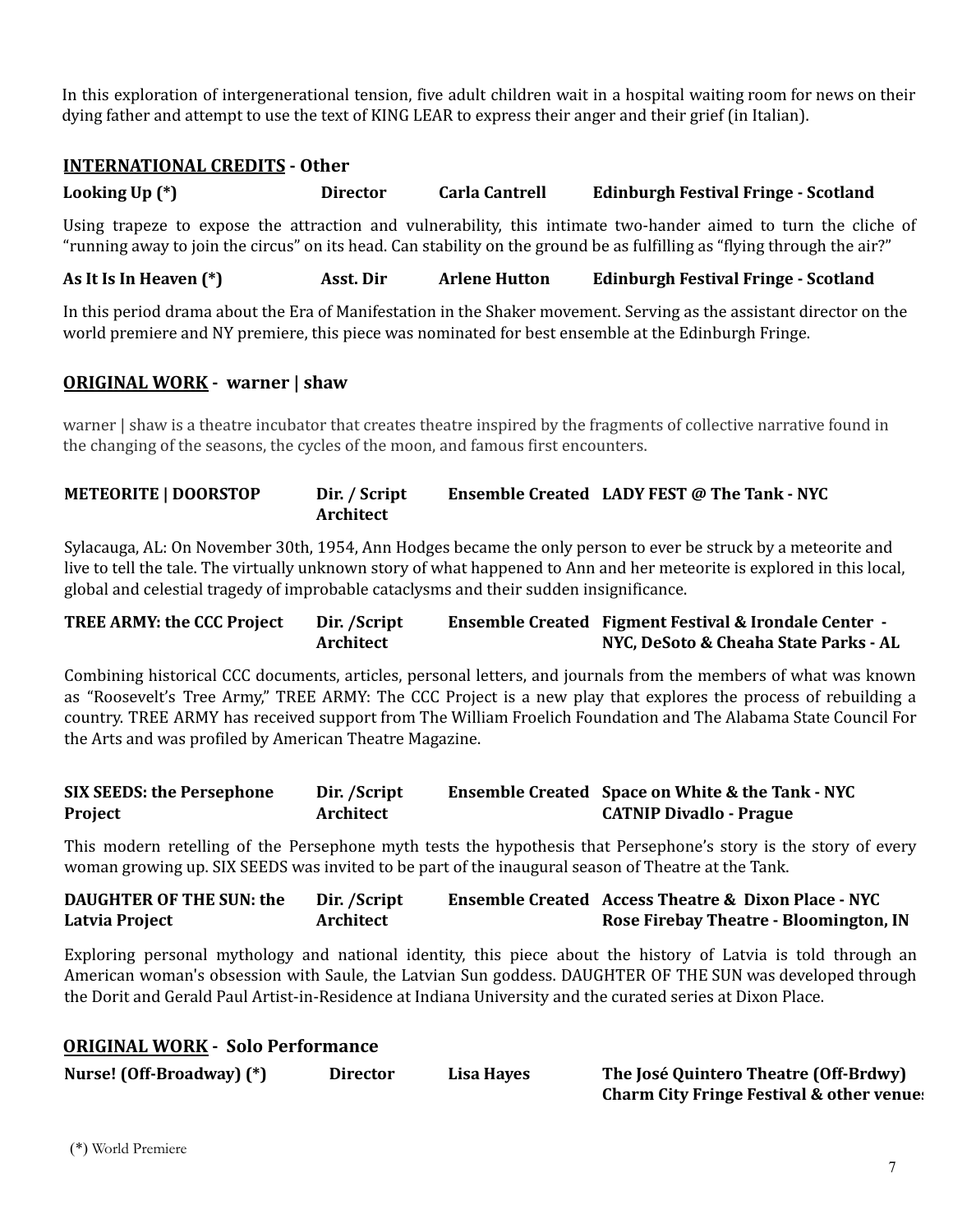Developed from interviews with nurses and other key players in a strike by New York State Nurses Association nurses and an organizing campaign by nurses in Buffalo, the play chronicles the evolution of a strike by revealing the thoughts and struggles of individual characters - nurses, family members, negotiators, and management.

| An Inconvenient Poop (*) |                | Director/Co- Shawn Shafner | <b>New York International Fringe Festival</b>  |
|--------------------------|----------------|----------------------------|------------------------------------------------|
|                          | <b>Creator</b> |                            | <b>Flying Solo Festival &amp; other venues</b> |

As the uptight Dr. Oscar von Shtein begins his thrilling FRED Talk on the Classics, he is interrupted by the mysterious Puru, who unearths the origins of our dis-ease, from communal Roman toilets to the Queen who banished the bowel movement, and exposes how current sanitary practices threaten our health, environment, and 40% of the world still living without safe toilets. The piece received an NYC Fringe Prize for solo performance.

| And She Bakes! (*) | <b>Director</b> | Daliya Karnofsky San Francisco Fringe Festival |
|--------------------|-----------------|------------------------------------------------|
|                    |                 | <b>New York International Fringe Festival</b>  |

Originally a youtube series, starring The Bakeress, a tenacious optimist about treats of all kinds, the piece evolved into a deeply personal and deeply tasty look into how one woman turns domesticity and the struggle for independence on its head in the perfect merging of comfort and joy. The piece was a critic's pick in TONY.

| Eyes, Stones (*) | Director/Co- Elana Bell | The Green Building                |
|------------------|-------------------------|-----------------------------------|
|                  | <b>Adaptor</b>          | <b>Westfield State University</b> |

An adaptation of Bell's Walt Whitman award-winning book of poetry, this piece uses spoken word, dance, and a live soundscape to consider the difficult question of the Israeli-Palestinian conflict. Her transformative poems and performance invoke characters inexorably linked to the land of Israel and Palestine and examine the complexity of their relationships to the land—as Biblical homeland, Zionist dream, modern state, and occupied territory.

#### **ONLINE THEATRE CREDITS**

**NEW YORK PRODUCTION CREDITS (selected)**

| Everybody                       | <b>Director</b> | <b>Branden Jacobs Jenkins</b> | <b>Emerson Stage</b>                             |
|---------------------------------|-----------------|-------------------------------|--------------------------------------------------|
| <b>The Stakeout</b>             | <b>Director</b> | K. Alexa Mavromatis           | <b>Boston Playwright's Theatre</b>               |
| <b>Coronavirus Play Project</b> | <b>Director</b> | and others                    | Kate Hamill, Tina Howe, One-Minute Play Festival |

| <u>REW TORRY RODOGTION GREDITO</u> (SCICCICU)  |          |                         |                                                                   |
|------------------------------------------------|----------|-------------------------|-------------------------------------------------------------------|
| <i>Bernard Malamud's The</i><br><b>Jewbird</b> | Director | <b>Ensemble Created</b> | <b>Sanford Meisner Theatre &amp;</b><br>Untitled Theater co #61's |
|                                                |          |                         |                                                                   |

The tension between the old world and the new world collides in this modern fable, an adaptation of Bernard Malamud's short story. Originally created with the Northwoods Theatre Company, after its first NY run, the production was invited to be part of Untitled Theater co #61's Festival of Jewish Theatre and Ideas.

| <b>The Skriker</b> | Director | <b>Caryl Churchill</b> | <b>HERE Arts Center</b>                                                                                         |
|--------------------|----------|------------------------|-----------------------------------------------------------------------------------------------------------------|
| <b>CONTRACTOR</b>  |          |                        | $\mathbf{v}$ . $\mathbf{v}$ , $\mathbf{v}$ , $\mathbf{v}$ , $\mathbf{v}$ , $\mathbf{v}$<br>$\sim$ $\sim$ $\sim$ |

The ancient natural world takes its revenge in this ensemble-driven production of Churchill's dark fairy tale of the damage we do to the earth coming back to haunt us.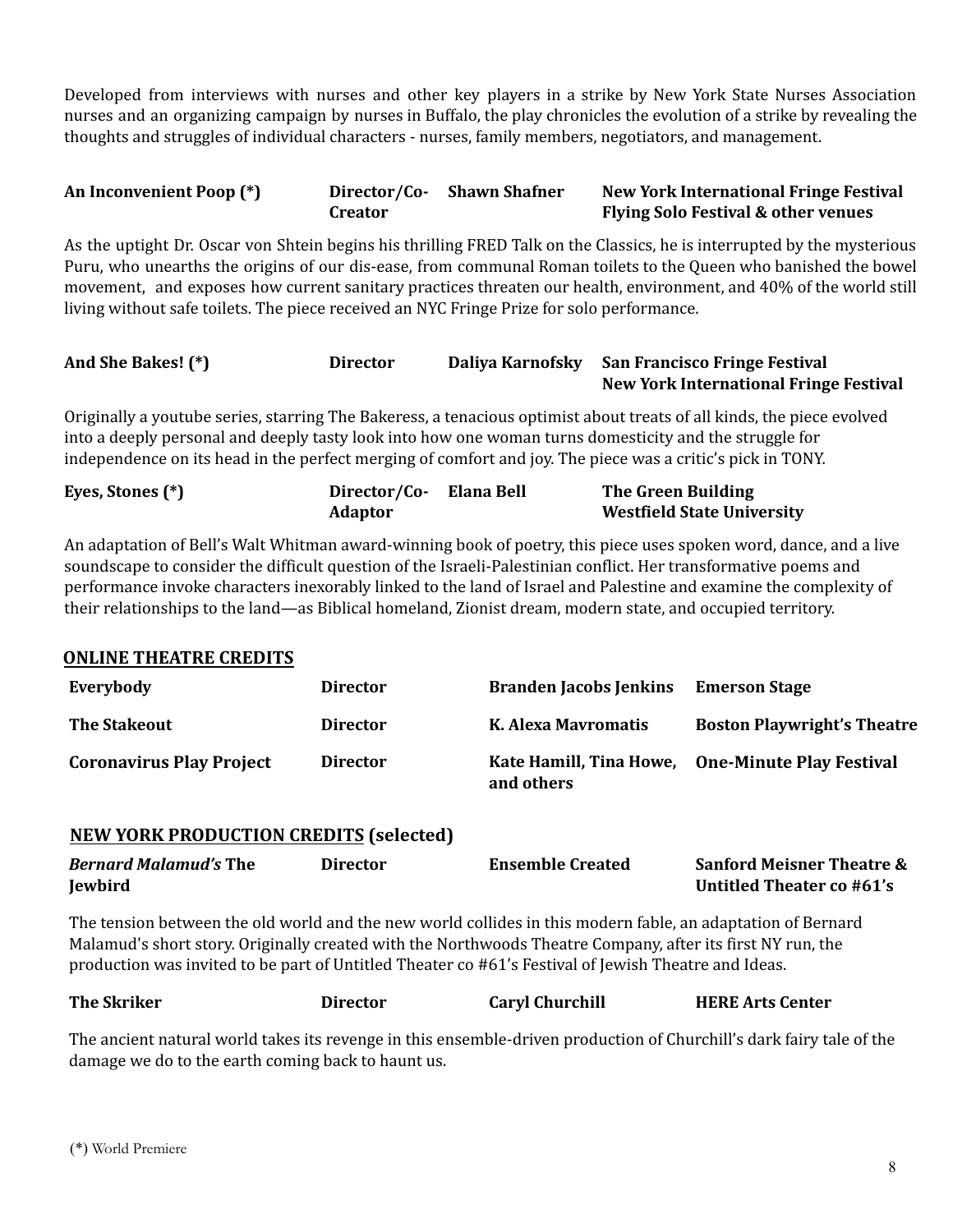| <b>2nd George Sand Invitational</b><br><b>One-Minute Play Festival (*)</b> | <b>Director</b> | <b>Clare Barron, Jen</b><br>Silverman, Lauren Yee,<br>and others | <b>City Center Stage II - New</b><br><b>Georges and The Women's</b><br><b>Projects Theatre</b> |
|----------------------------------------------------------------------------|-----------------|------------------------------------------------------------------|------------------------------------------------------------------------------------------------|
| 2nd Annual Indie One-Minute<br>Play Festival (*)                           | <b>Director</b> | Jessica Luck, Amy E.<br>Witting, and others                      | The New Ohio Theatre                                                                           |

The One-Minute Play Festival is a "temperature check" of a specific community at a specific place and time.

| The B File | Director | <b>Deborah Levy</b> | 78 <sup>th</sup> Street Theatre Lab |
|------------|----------|---------------------|-------------------------------------|
|            |          |                     |                                     |

Through a combination of conscious repetition, false narration, and the multiverse theory in particle physics, this piece explores female desires, both known and unrecognized.

| <b>Pumpkins for Smallpox (*)</b> | Director | <b>Catherine Gillet</b> | <b>Vital Theatre</b> |
|----------------------------------|----------|-------------------------|----------------------|
|----------------------------------|----------|-------------------------|----------------------|

This short play, written and produced in the aftermath of 9/11, tells the story of two young women trying to find their equilibrium again.

**Circumcise Me (\*) Associate Director (Sam Gold, Dir.) Yisrael Campbell Bleecker Street Theatre**

In this one-man show, adapted from the author's stand-up, Campbell attempts to discover if he will ever truly belong in and to his adopted tribe.

#### **REGIONAL CREDITS - Northwoods Theatre Company**

An ensemble group dedicated to creating physically-based new work that is relevant to the Jewish experience for an all-ages audience through an open-rehearsal process. During its ten-year run, where Levy served as the producing artistic director, NTC adapted short stories and poetry, and devised and commissioned new work.

| Do We How? $(*)$ | <b>Director</b> | Deanna Neil | <b>NTC</b> |
|------------------|-----------------|-------------|------------|
|------------------|-----------------|-------------|------------|

For this commissioned piece, exploring personal responsibility in the larger conversation of environmental impact, a family gets stuck while hiking in the desert.

For this commissioned piece, adapted from Shakespeare's *The Merchant of Venice*, a precocious outcast tries desperately to make a case for the heroic actions of Shylock and, in the end, is forced to confront her confusion of justice vs. mercy. The play asks: Why do we return to the things that hurt us?

| The Last Jew of Kabul (*) | <b>Director</b> | <b>Mark Goldsmith</b> | <b>NTC</b> |
|---------------------------|-----------------|-----------------------|------------|
|---------------------------|-----------------|-----------------------|------------|

**Higgs/Job (\*) Director Ensemble Created NTC**

For this commissioned piece, exploring competition and stubbornness within a vanishing community, two men get the wrong idea about tradition and prioritize winning over surviving.

| 11559/10011 | <i>DIL</i> COUZ | LHJVIIIDIV UI CULCU | .                                                                                                                     |
|-------------|-----------------|---------------------|-----------------------------------------------------------------------------------------------------------------------|
|             |                 |                     |                                                                                                                       |
|             |                 |                     | This devised piece uses the discovery of the Higgs Boson and the trials of the biblical Job to explore how we attempt |

to make order out of chaos.

| The Underwater Palace (*) | Director/Adaptor | <b>Ensemble Created</b> | <b>NTC</b> |
|---------------------------|------------------|-------------------------|------------|
|                           |                  |                         |            |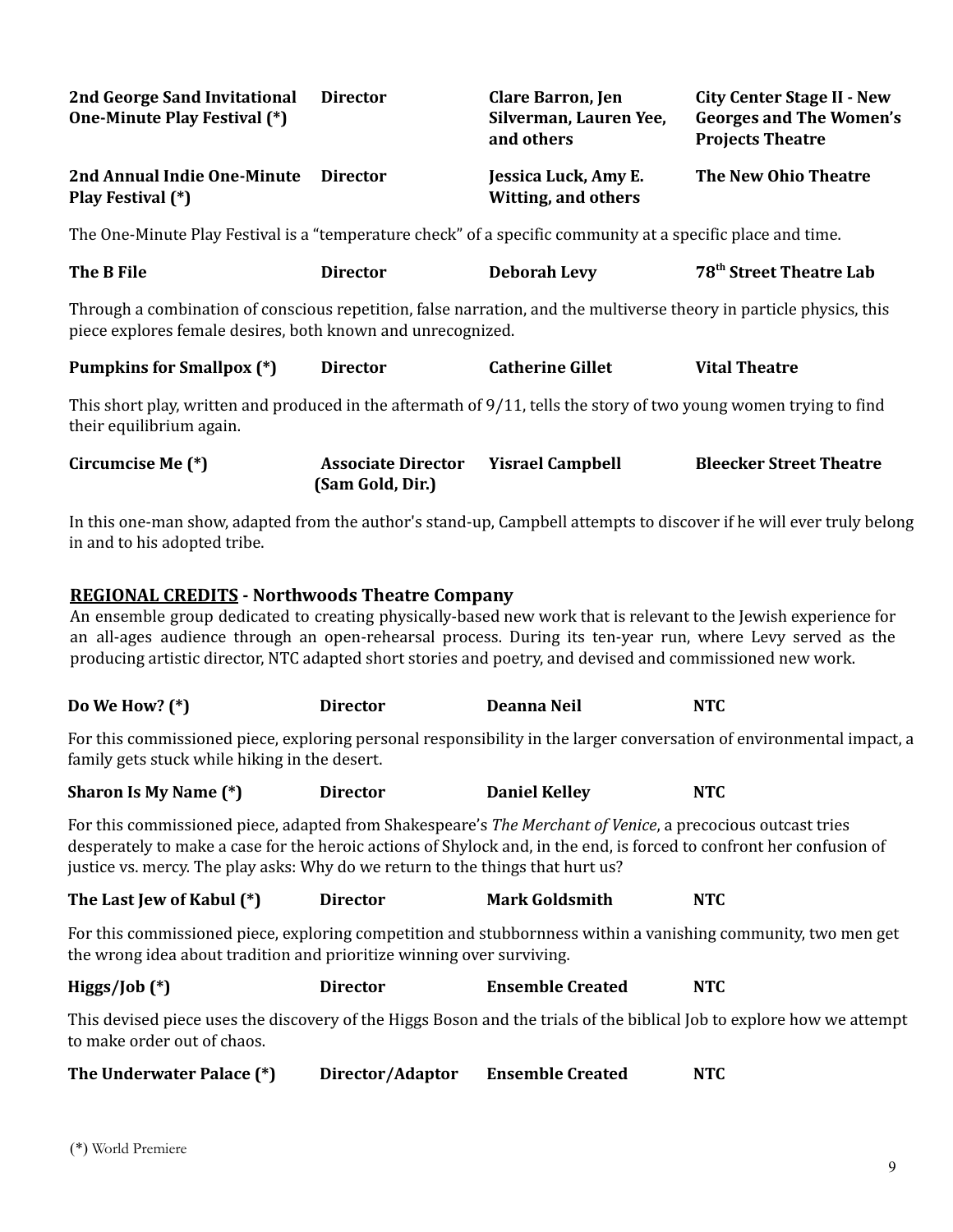This highly physical adaptation of the Kabbalistic folktale is an allegorical take on the exquisite beauty of the quest for knowledge.

# **REGIONAL CREDITS - Other**

| <u> Regional Credito</u> - Ouiei<br><b>AMANUENSIS (*)</b>                                                                                                                                                                                                                        | <b>Director</b>                                  | <b>LM Feldman</b>                                               | <b>Emerson Stage</b>                                                                                                |
|----------------------------------------------------------------------------------------------------------------------------------------------------------------------------------------------------------------------------------------------------------------------------------|--------------------------------------------------|-----------------------------------------------------------------|---------------------------------------------------------------------------------------------------------------------|
| For this commissioned piece, artfully told through the eyes of three sisters over the seven years that their father<br>spent writing Paradise Lost, AMANUENSiS, imagines the poet Milton's relationship to his kept-barely-literate<br>daughters while he was blind and outcast. |                                                  |                                                                 |                                                                                                                     |
| <b>Breakfast At Tiffany's</b>                                                                                                                                                                                                                                                    | Director/Adaptor                                 | <b>George Axelrod</b>                                           | <b>The Dinah Washington</b><br><b>Cultural Arts Center</b>                                                          |
| This adaptation of the original screenplay explored the many sides of Holly Golightly and ultimately asked the<br>questions: What does it mean to be Holly Golightly and who gets to be Holly Golightly?                                                                         |                                                  |                                                                 |                                                                                                                     |
| <b>Is My Verse Alive?</b>                                                                                                                                                                                                                                                        | <b>Director</b>                                  | <b>Steve Burch</b>                                              | <b>The Dinah Washington</b><br><b>Cultural Arts Center</b>                                                          |
| This play uses the letters and poems of Emily Dickinson and her ongoing correspondence with the writer and<br>world.                                                                                                                                                             |                                                  |                                                                 | abolitionist Thomas Wentworth Higginson to tell the story of how Emily's poems ultimately found their way into the  |
| <b>Antony and Cleopatra</b>                                                                                                                                                                                                                                                      | <b>Director</b>                                  | <b>Shakespeare</b>                                              | <b>The Dinah Washington</b><br><b>Cultural Arts Center</b>                                                          |
| What does the story of Egypt and Rome have to say in Western Alabama? Rebellion, competition, and pride.                                                                                                                                                                         |                                                  |                                                                 |                                                                                                                     |
| <b>Breakfast, Lunch, and Dinner</b>                                                                                                                                                                                                                                              | <b>Assistant Director</b><br>(Tracy Young, Dir.) | <b>Luis Alfaro</b>                                              | <b>The Oregon Shakespeare</b><br><b>Festival</b>                                                                    |
| What does it mean to be so full that the earth can no longer contain you? A play about bodies, families, and<br>everything that can both weigh us down and force us to fly.                                                                                                      |                                                  |                                                                 |                                                                                                                     |
| <b>NEW YORK WORKSHOP CREDITS (selected)</b>                                                                                                                                                                                                                                      |                                                  |                                                                 |                                                                                                                     |
| When Men Were Men (*)                                                                                                                                                                                                                                                            | <b>Director</b>                                  | Luca Garello                                                    | In Scena! Italian Theater                                                                                           |
| who went missing during the Second World War, in this play which won the 2021 Mario Fratti award.                                                                                                                                                                                |                                                  |                                                                 | An elderly woman named Giulia Graf hires a private investigator to uncover information on Pietro Montali, a soldier |
| The Man in the Sukkah (*) Director                                                                                                                                                                                                                                               |                                                  | <b>Deborah Yarchun</b>                                          | The Jewish Plays Project                                                                                            |
| more ghosts than trees in this tale of intergenerational trauma, buried secrets, and questing for identity.                                                                                                                                                                      |                                                  |                                                                 | Southern Gothic and secular Judaism collide on a former plantation in rural South Carolina where the woods have     |
| <b>Good Lonely People (*)</b>                                                                                                                                                                                                                                                    | <b>Director</b>                                  | <b>Carol Carpenter</b>                                          | <b>Maieutic Theatre Works</b>                                                                                       |
| On election night, the only white Democratic family in a conservative town holds a secret Obama party.                                                                                                                                                                           |                                                  |                                                                 |                                                                                                                     |
| <b>UNIVERSITY AND ACADEMIC THEATRE (selected)</b>                                                                                                                                                                                                                                |                                                  |                                                                 |                                                                                                                     |
| As You Like It                                                                                                                                                                                                                                                                   | <b>Stage Director</b>                            | <b>William Shakespeare</b><br><b>Adaptation by Eddie DeHais</b> | <b>Emerson Stage</b>                                                                                                |
| <b>Marie Antoinette</b>                                                                                                                                                                                                                                                          | <b>Director</b>                                  | David Adjmi                                                     | <b>Emerson Stage</b>                                                                                                |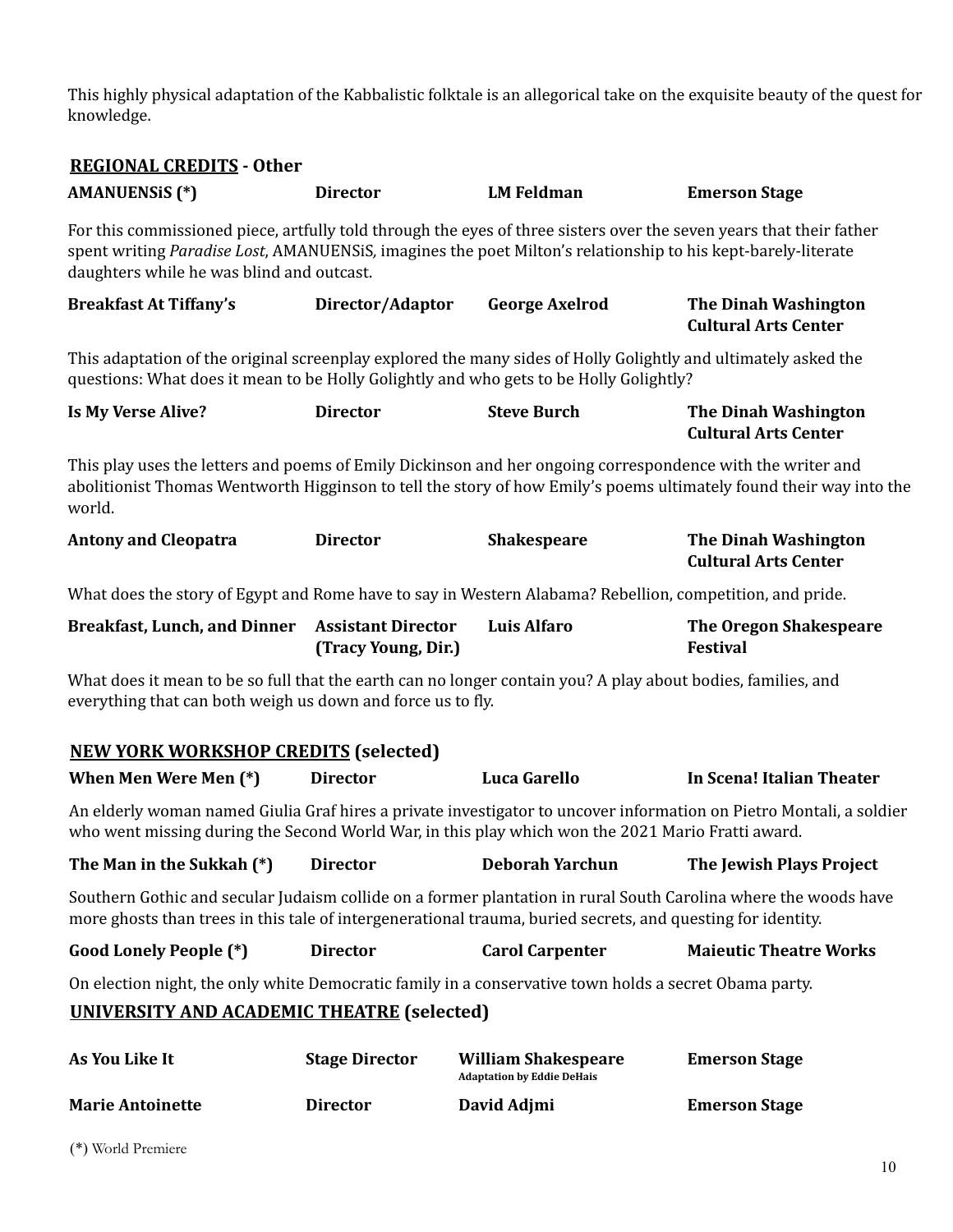| <b>Amanuensis</b>              | <b>Director</b>                     | <b>LM Feldman</b>              | <b>Emerson Stage</b><br><b>Covid Canceled</b>   |
|--------------------------------|-------------------------------------|--------------------------------|-------------------------------------------------|
| <b>Sense &amp; Sensibility</b> | <b>Director</b>                     | <b>Kate Hamil (adaptation)</b> | <b>UATD</b>                                     |
| <b>Vinegar Tom</b>             | <b>Director</b>                     | <b>Caryl Churchill</b>         | <b>UATD</b>                                     |
| <b>Caucasian Chalk Circle</b>  | <b>Director</b>                     | <b>Bertolt Brecht</b>          | <b>UATD</b>                                     |
| <b>Fat Men in Skirts</b>       | <b>Director</b>                     | <b>Nicky Silver</b>            | <b>PACE School of</b><br><b>Performing Arts</b> |
| The Higgs Boson Project (*)    | Director/Script<br><b>Architect</b> | <b>Ensemble Created</b>        | <b>PACE School of</b><br><b>Performing Arts</b> |
| Cloud 9                        | <b>Director</b>                     | <b>Caryl Churchill</b>         | <b>PACE School of</b><br><b>Performing Arts</b> |

## **RESIDENCIES AND FELLOWSHIPS**

- Resident Company (WWL) Superior Theatre Festival, Thunder Bay, Canada
- Rebecca Benson Cultural Arts Fellow Ramah Wisconsin, Conover, WI
- Resident Company (WWL) Tarragon Theatre, Toronto, Canada
- Resident Company (WWL) 435 Art Zone Taipei, Taiwan
- Resident Company (WWL) Irondale Center Brooklyn, NY
- Resident Company (WWL) Apollon Theater, Syros Greece
- Resident Company (WWL) Robert Wilson's Watermill Center
- Dorit and Gerald Paul Artist-in-Residence Indiana University, Bloomington, IN
- Uptown/Downtown Exchange Artist LMCC, Harlem Arts Alliance, and The Field
- Elsewhere Resident Artist Elsewhere Collective, Greensboro, NC
- Spielberg Theatre Fellow Steven Spielberg Righteous Person Foundation, NYC
- FAIR Assistantship Oregon Shakespeare Festival, Ashland, OR

#### **HONORS AND AFFILIATIONS**

- Associate Member Stage Directors and Choreographers Society
- Member Lincoln Center Theater Directors Lab
- Playwriting Judge Princess Grace Fellowship
- Founding and Contributing Member The World Wide Lab (WWLab)
- Member Greater Boston Artistic Director Consortium

#### **GRANTS AND PRIZES**

- TCG Global Connections Grant Recipients (WWL)
- The Alabama Humanities Foundation of the National [Endowment for the Humanities](http://www.neh.gov/) Grant Recipients (twice)
- Alabama State Council of the Arts Grant Recipient
- The William Froelich Foundation Grant Recipient
- Outstanding Faculty Recipient The University of Alabama's Department of Theatre and Dance
- Columbia University's Kenneth Janes Prize in theatre